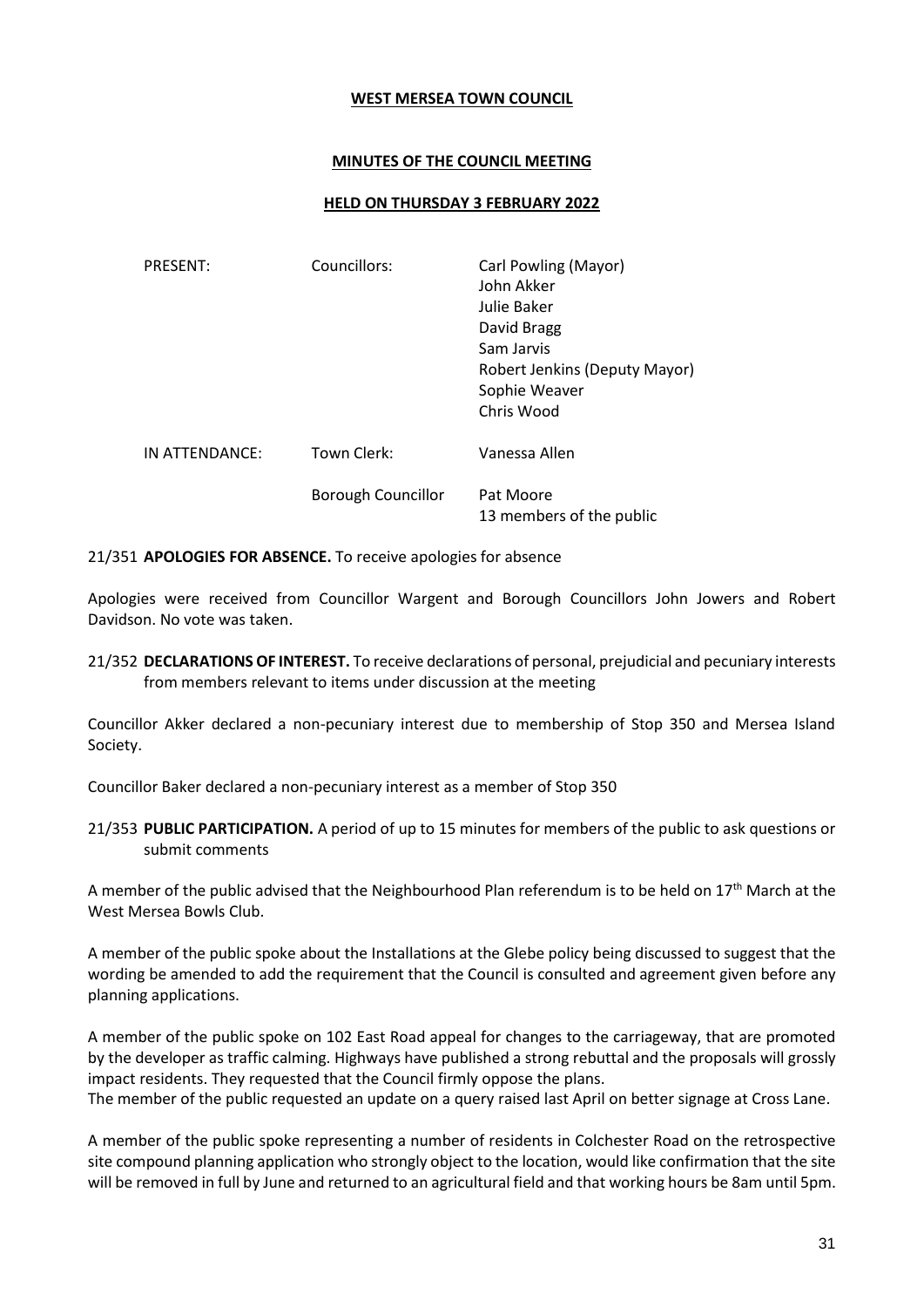A member of the public spoke on the signage at Village Green 241, requested an update of the meeting with Dabchicks sailing club and spoke of their concerns of safety of the steps when there is a level path that could be used.

## 21/354 **COUNTY AND BOROUGH COUNCILLORS REPORTS.** To receive reports from our County and Borough Councillors

# Councillor Pat Moore

Councillor Pat Moore spoke on the planning application for temporary safety fencing and to advise that this has been 'called in' for review due to locked gates and the affect to disabled residents and emergency services.

Councillor Pat Moore stated that the fencing on the Village Green is unlawful, but not a planning issue.

The Mayor of Colchester, Robert Davidson is planting an oak tree in lower castle park on Sunday 6<sup>th</sup> February at 2pm for the Queen's Platinum Jubilee.

There is a winter resilience campaign with packages available for vulnerable people who are discharged from hospital, sponsored by Waitrose, Co-op and North Essex Alliance.

Essex County Council is supporting Guardian Angels.

Colchester Borough Council have a Home Burning Campaign to encourage burning of well seasoned wood.

There is funding available for sports kit and equipment, with grants of up to £750.

Colchester Heritage is working on a project to conduct an archaeological geophysical survey of Gosbecks and there will be a gladiator exhibition at Colchester Castle.

The next caravan forum will be held at 9.30 on 11<sup>th</sup> March at Leisure World.

Councillor Pat Moore spoke on item 21/368 to advise that if West Mersea Town Council works a suitable scheme we will do what we can to assist.

Councillor Pat Moore left the meeting at 7.35pm

## 21/355 **CONFIRMATION OF PREVIOUS MINUTES**

- I. To confirm Minutes of the Council Meeting of 13th January 2022
- II. To confirm Minutes of the Extraordinary Council Meeting of 21st January 2022

## **It was RESOLVED that the MINUTES of the Council meeting held on 13th January 2022, be confirmed as a true record of the meeting.**

Councillor Jenkins commented that under item 21/334 that a donation to the WI Hall was to be added to the next Agenda. The Clerk advised that the WI have received the funding they currently need and will advise when they have costs for phase 2 of renovations.

## It was RESOLVED that the MINUTES of the Extraordinary Council meeting held on 21<sup>st</sup> January 2022, be **confirmed as a true record of the meeting.**

21/356 **PLANNING APPLICATIONS.** To consider Planning Applications received

(a) 21 3544

New larger roof (steeper pitch) to provide first floor accommodation over existing bungalow. New slightly larger roof (steeper pitch) to existing extension to side of same bungalow. Internal alterations. 2 Alexandra Avenue, West Mersea.

## **Following discussion it was RESOLVED that CONSENT be granted in respect of this application.**

(b) 21 3523

Demolish the rear additions and propose a new two storey extension to the rear of the original dwelling. 6 New Captains Road, West Mersea.

### **Following discussion it was RESOLVED that CONSENT be granted in respect of this application.**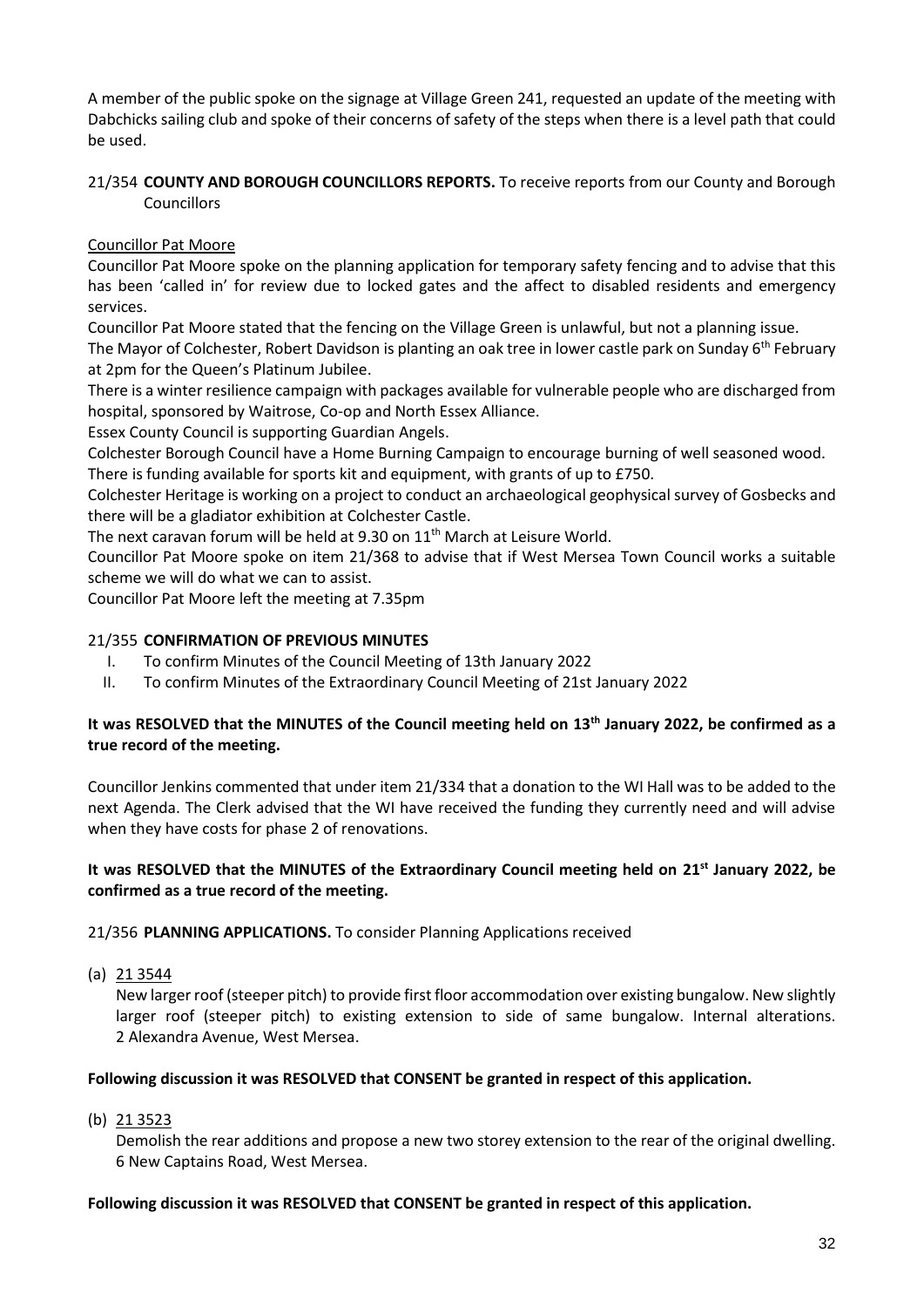## (c) 21 3492

Alterations to front elevation. 64 High Street, West Mersea.

### **Following discussion it was RESOLVED that CONSENT be granted in respect of this application.**

(d) 22 0023

Retrospective planning application for a temporary site compound that will support delivery of a Flood Alleviation Scheme on The Lane, West Mersea that was granted approval by Colchester Borough Council (ref. 19 3061) on the 20 September 2020. This temporary development is approximately 0.26Ha and will comprise of a hard standing with perimeter fencing that will contain 4no. shipping containers. Shipping containers used for staff welfare facilities, plant and materials storage. The site compound was established on week commencing 24 May 2021 and is expected to be de-commissioned by no later than 24 June 2022. Colchester Road, West Mersea.

**Following discussion the Council RESOLVED to submit the following comment 'The Council would like assurances that the site be put back to its original position from June 2022 and to keep working hours 8am to 5pm.'**

(e) 22 0046

This planning application is for the temporary installation of a safety fence and gating system to facilitate delivery of a flood alleviation scheme on The Lane, West Mersea that was granted planning permission by Colchester Borough Council (ref. 19 3061) on 20 September 2020.

Land adjacent to, Dabchicks Sailing Club, 143 Coast Road, West Mersea.

**Following discussion the Council RESOLVED to submit the following comment 'It is inappropriate that the gate is locked and fencing is causing too much disruption to local residents and impacts on Emergency Services .'**

(f) 21 2831

Application to vary condition 3 of planning permission 14 4591 – subletting restriction. West Mersea Holiday Park, Seaview Avenue, West Mersea.

**Following discussion the Council RESOLVED to submit the following comment 'The Council wishes to repeat the comment made on 24th November 2021. The Council had no comment other than the terms of keeping the up-to-date register of main home addresses is supported. It also supports the Authority maintaining a strict requirement that no one occupying a caravan/lodge shall work or attend a school and that the register also contains details for those who occupy as a sub-let.'**

(g) 22 0146

First floor extension to existing garage to form annexe to main dwelling. 1 New Captains Road, West Mersea.

### **Following discussion it was RESOLVED that CONSENT be granted in respect of this application.**

(h) 21 2723

Application for removal or variation of conditions 2, 8, 9 & 10 following grant of planning permission 20 1920. Revised drawings. Dukes Seafood, Coast Road, West Mersea.

**Following discussion the Council RESOLVED to submit the following comment 'The Council wishes to repeat the comment made on 5th November. The Council requested that planners take into consideration the conservation area, the impact of possible light pollution and the terms of the West Mersea Neighbourhood Plan.'**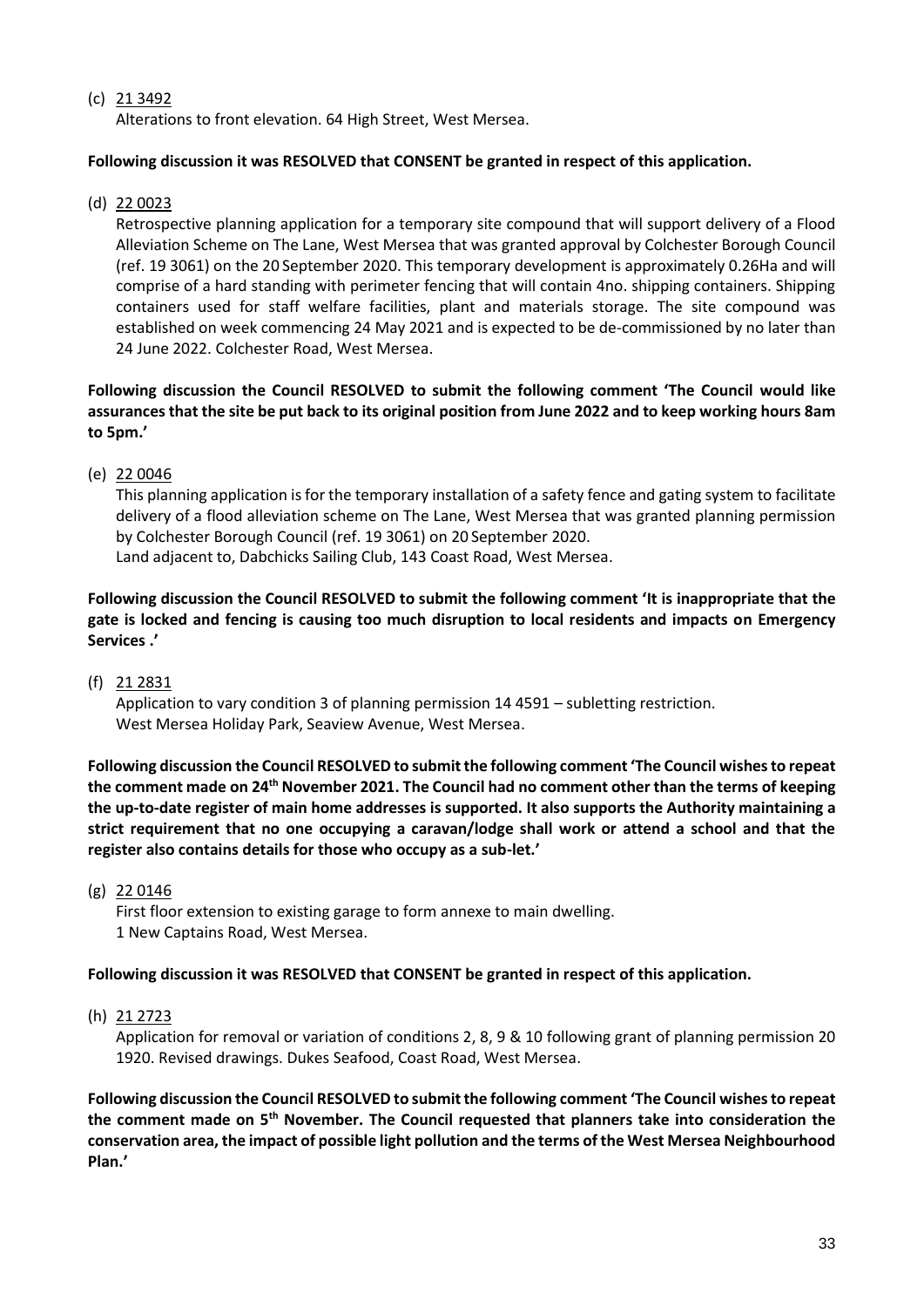## 21/357 **PLANNING DECISIONS.** To receive notification of Planning Decisions

## Application passed

## (a) 21 3189

Application to vary condition 2 (drawing 29/PA/0002 - small change to glass balustrade to balcony) and 4 (to reflect new proposed balustrade arrangement) following the grant of planning permission 20 2692 (revised description).

19 Shears Crescent, West Mersea.

## Application refused

### (a) 21 2661

Change of use to allow proposed pie and mash shop with a seated area, also offer takeaway and delivery services. Some internal cosmetic alterations have already been completed. 5 Queens Corner, West Mersea.

### Application withdrawn

### (a) 21 3251

Extension to existing single storey rear bay window and creation of first floor external balcony above. Single storey extension to the rear of existing outbuilding. New cladding and smooth render to the rear elevation. 11 Coast Road, West Mersea.

### Appeal decision

(a) 20 2260

Erection of 1no. single storey dwelling house with associated parking and landscaping to the rear of 35 Barfield Road. 35 Barfield Road, West Mersea.

21/358 **TOURISM SIGN IMPROVEMENTS.** To consider ECC Highways draft Tourism Signage improvements

## **It was RESOLVED that the Council welcomes improvement to signage and would like the opportunity to liaise with Essex County Council on the proposals and to request signs to be put onto the Strood to direct visitors to car parks.**

21/359 **APPROVAL OF PAYMENTS.** To approve payments made between 5th and 28th January 2022 and to approve payments to be made

### **It was RESOLVED to approve payments made between 5th and 28th January 2022.**

21/360 **INTERNAL AUDITOR.** To approve appointment of internal auditor Jan Stobart for the financial year 2021/22 at a cost of £420

## **It was RESOLVED to approve the appointment of Jan Stobart as internal auditor for the financial year 2021/22 at a cost of £420.**

### 21/361 **FINANCE REPORT.** To receive balances held at bank as at 14/01/22

A report was circulated.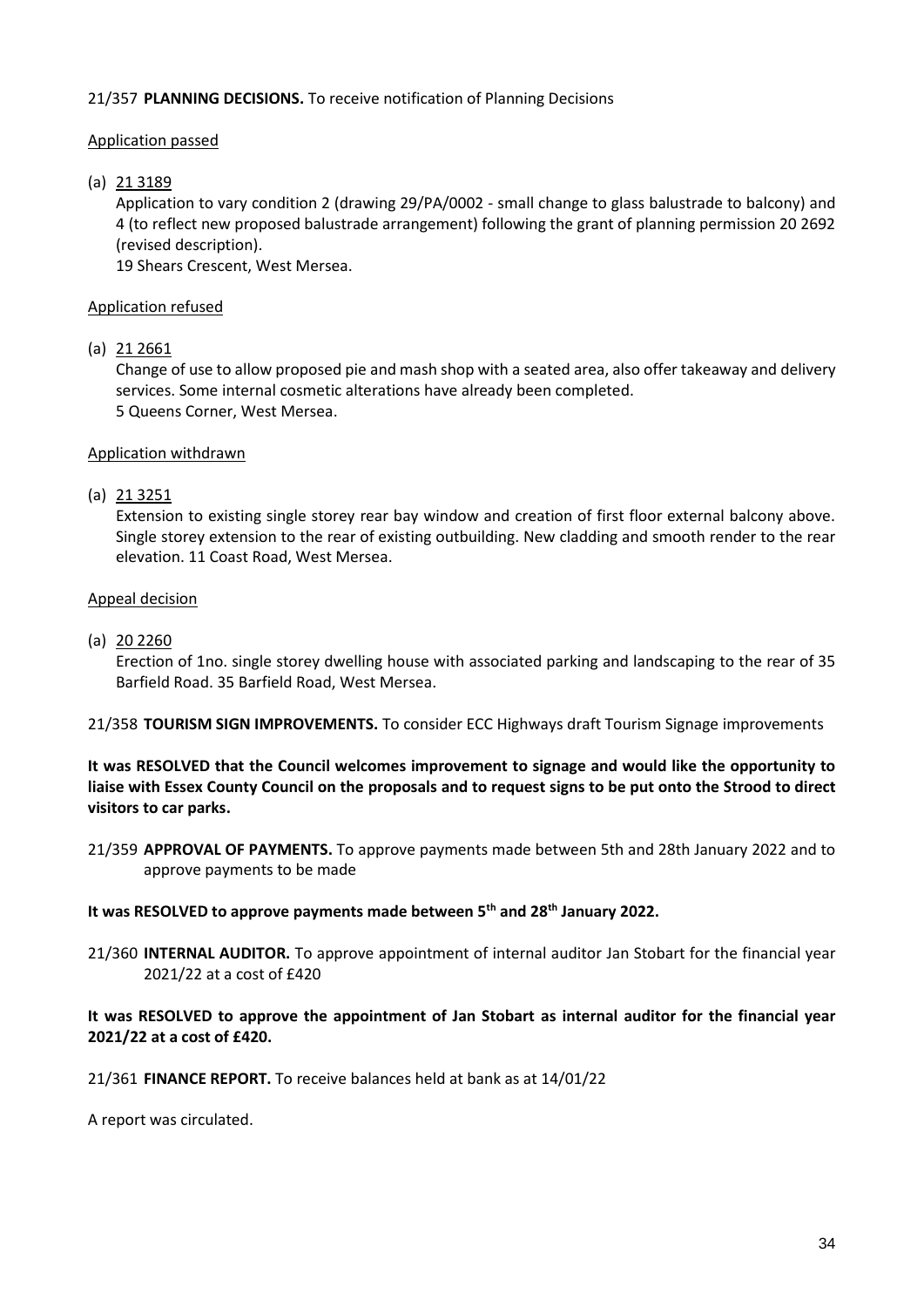21/362 **BANK MANDATES.** To agree and approve Bank mandate amendments to

- I. Barclays Bank
- II. Unity Trust Bank
- III. NS&I
- IV. Barclaycard

**It was RESOLVED to agree bank mandate changes to remove Councillors and officers no longer in post and to add Town Clerk to Barclays and Barclaycard mandates along with Councillor Baker to Barclays, NS&I and Unity Trust.** 

21/363 **CHANGING PLACES.** To receive an update.

Councillor Weaver reported that the unit is in place and that there were additional costs for ramp and handrail installation. There is an issue with connection to foul drainage which has not yet been fully resolved, final costs will be advised.

21/364 **POLICY REVIEWS.** To review and agree polices

- I. Policy for alterations or installations at the Glebe
- II. Grant Awarding Policy
- III. Risk Management Scheme
- IV. Training and Development Policy
- V. Card payment and Information Security Policy

**Following discussion it was RESOLVED to accept policies I, II, IV and V with amendments to the Policy for Alterations or Installations at the Glebe to include "All work and planning applications must be approved by the Council", to amend II, Grant Awarding Policy to include the correct a S137 amount. III Risk Management Policy was deferred.** 

21/365 **CEMETERY CHARGES.** To review cemetery fees from 1st April 2022

**It was RESOLVED to increase charges by 2% to the nearest pound, Feldy view internment of ashes for resident and non-resident fess to remain at 2021 prices and to equalise costs of reopen for ashes in Feldy view with those of the Garden of Remembrance.** 

### 21/366 **CLERKS REPORT**

- **Boardwalk -** Quotations for replacement are being sought
- **Welcome Back Grant -** Grant to provide planters for outside the Council offices and replanting of flower beds on the putting green on Victoria Esplanade
- **Wellhouse slide -** replacement parts have been installed
- **CBC Park reports -** Quarterly reports have been circulated
- **Freedom of information request -** 2 requests have been received
- **Flood Alleviation scheme -** A meeting was held with Old City Flood Gate Group, ECC and barrier manufacturer

### 21/367 **QUEENS JUBILEE**

- Meeting date to be set for working group
- To consider a Chair of the Queens Jubilee working group
- To consider draft budget
- To grant authority to a Councillor (other than Chair of working group) to approve spending against the draft budget agreed by the working group to enable booking of services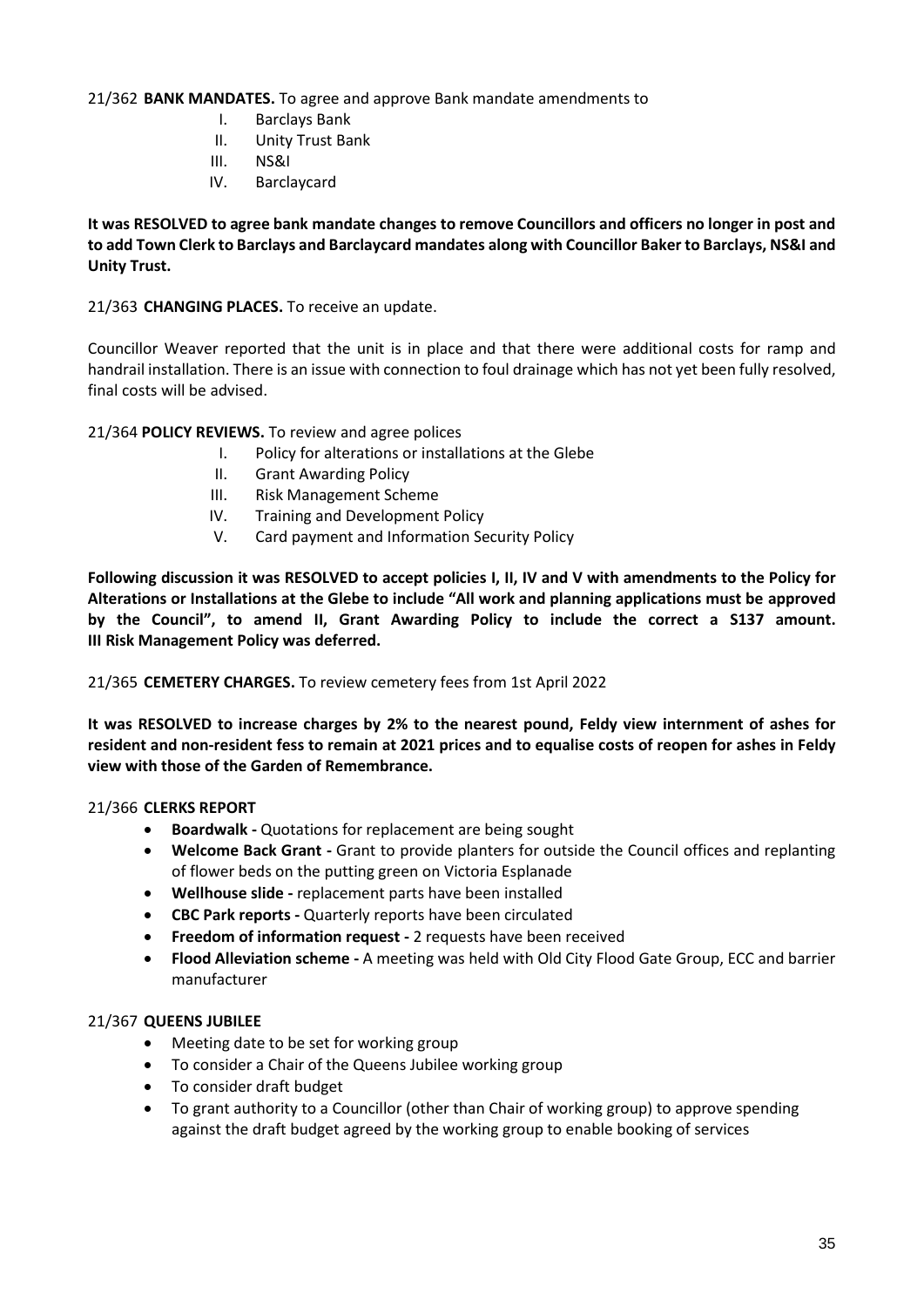There is a draft plan of events;

- Thursday  $2^{nd}$  June Lighting of the Beacon
- Friday  $3^{rd}$  June Street fair in High Street
- Saturday  $4<sup>th</sup>$  June Dinner and Dance at the MICA
- Sunday  $5^{th}$  June Picnic in park

Councillor Weaver is organising fireworks, bugler and a piper for Thursday  $2^{nd}$  June beacon lighting event and has set up a up Facebook Platinum Jubilee Group.

Mersea Island School has approached the Council to purchase commemorative coins for all pupils at a cost of £1280.75. Meeting date to be confirmed.

### **It was RESOLVED to purchase Platinum Jubilee commemorative coins for Mersea Island School pupils.**

### **It was RESOLVED that Councillor Weaver Chair the Queens Platinum Jubilee Working Group, with Councillor Baker acting as Deputy Chair.**

The Clerk advised that the Queens Jubilee working group does not have authority to spend and that a detailed budget needs to be worked to enable spending to be brought before the Council for approval.

#### 21/368 **CONSTRUCTION TRAFFIC.** To consider the following motion put forward by Councillor Akker;

The Council wishes to formally record its concerns; and calls for:

1) Our local Borough Councillors and County Councillor as a matter of urgency to address the immediate concern regarding construction traffic use of Dawes Lane and to plan to bring into effect measures to ameliorate the unacceptable pressure on the area from greatly increased traffic levels, post-construction phases.

2) These Councillors be invited to produce an overall plan, in consultation with West Mersea Town Council, that can be put to both Borough and County Councils. Specifically, this should consider traffic calming, provision of footways, and roundabouts going forward.

3) An invitation to be extended by these Councillors to the developers for their involvement in these discussions.

### **It was RESOLVED to accept Councillor Akker's proposal.**

### 21/369 **NEXT AGENDA.** Items to be added to next agenda

Platinum Jubilee project plan.

### 21/370 **MAYOR'S NOTES**

Colchester Borough Council's Community Enabling Officer has requested building costs for the Community/Sports building at the Glebe to provide at a Public Enquiry.

21/371 **EXCLUSION OF PRESS AND PUBLIC.** To RESOLVE that due to the confidential nature of the business to be transacted the public and press be excluded pursuant to Section 1 of the Public Bodies (Admission to Meetings) Act 1960

### **It was RESOLVED to exclude the press and public due to the confidential nature of the business to be transacted.**

The public left the meeting at 9.30pm.